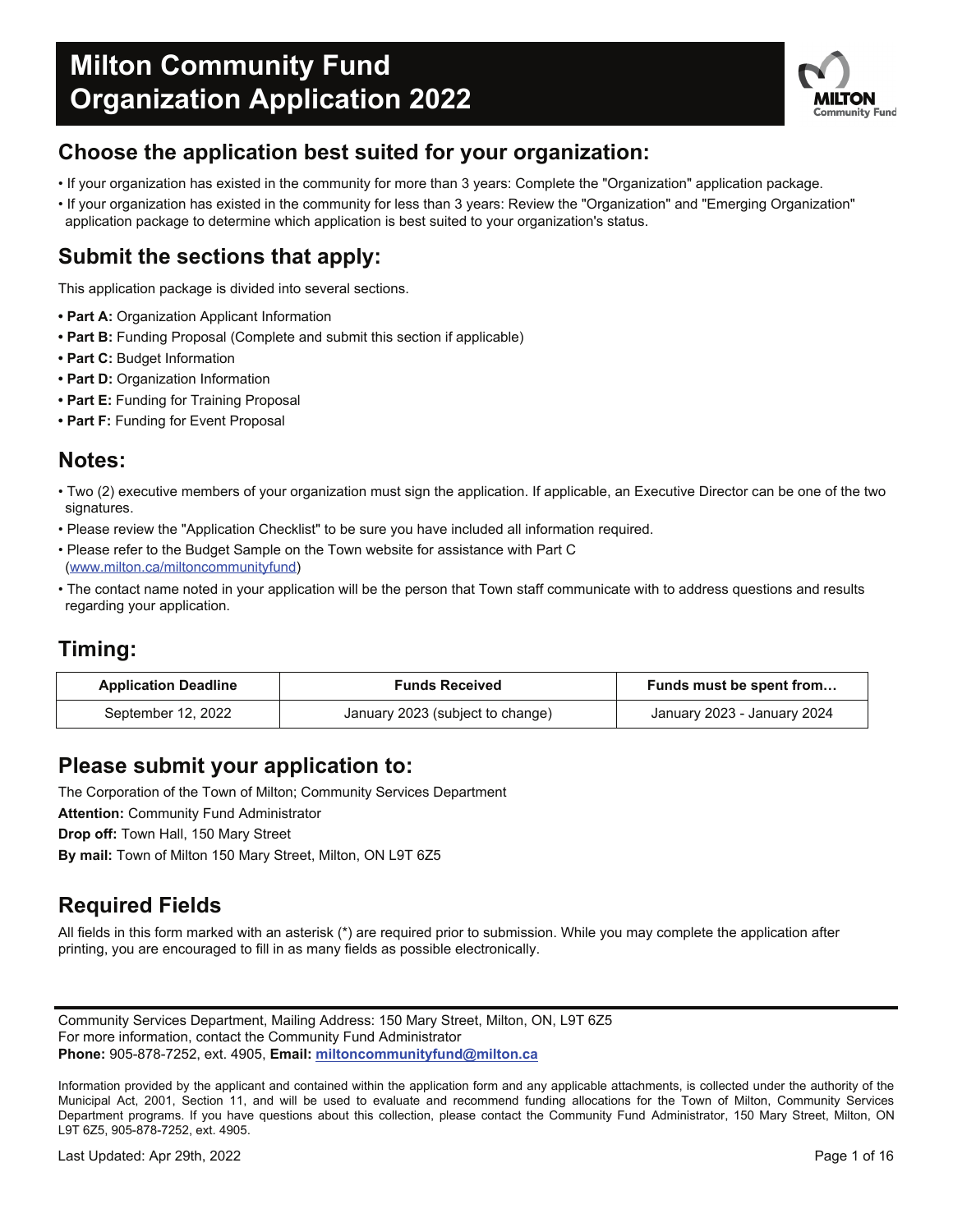

## **Application Checklist**

Please review this checklist prior to submitting your application.

#### **Your submission must include:**

- *Three (3)* **copies of the** Application form (attached) signed by two (2) members of your organization's executive; one copy must have original signatures. If applicable, an Executive Director can be one of the two signatures
- Written quote (estimate) from a supplier or contractor if your request is for equipment or facility upgrades; a minimum of three  $(3)$ quotes are required if your request exceeds \$4,999, only one copy required.
- $\Box$  Letter of permission from the facility owner if your request is for facility upgrades to a site you do not own, only one copy required.

#### **Your application must be accompanied by** *one (1)* **copy of the following documents:**

- □ Minutes of your organization's last annual general meeting (If your election of officers is conducted at another meeting, please also provide a copy of those meeting minutes. If the rationale for this timing is not documented in your constitution or by-laws, an explanation should also be provided.)
- Financial statements for the 2 most recent **complete** years including Balance Sheet
- $\Box$  Operating budget for your organization's operating year in which funds received would be utilized; your budget should include a line item to show your grant request to the Town of Milton (the amount shown in Part C, E & F of your application should match this line).
- $\Box$  Membership list, including names, town/city of residence and telephone numbers or submit a written request for exemption
- $\Box$  List of executive officers/organizing committee, including names, town/city of residence, telephone numbers and years of service on the committee

**OR**

 $\Box$  List of Board of Directors (if applicable), including names, town/city of residence and telephone numbers, years of service on the Board and who is serving in Executive positions

#### **Not-for-profit corporations must submit:**

- $\Box$  Copy of letters patent
- Current certificate of status from the Ministry of Government Services. Companies Branch (issued when an organization updates letters patent/incorporation status)
- $\Box$  Copy of constitution and/or organizing by-laws

#### **Organizations who are** *not* **incorporated must submit:**

 $\Box$  Copy of constitution and/or organizing by-laws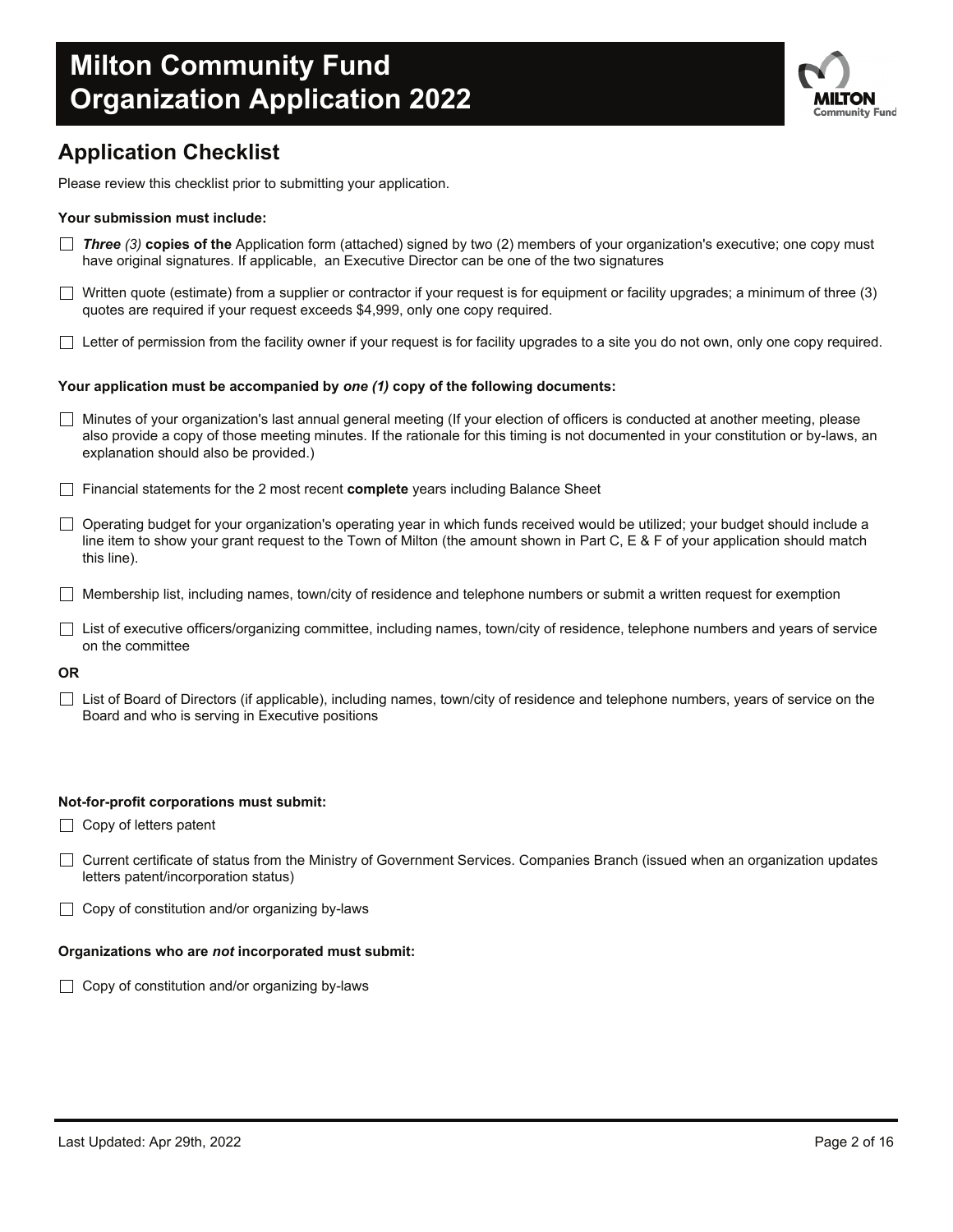

### **Part A – Applicant Information**

#### **Please note the following:**

The contact name noted in your application will be the person that Town staff communicate with to address questions and results regarding your application.

| Contact name*<br><u> 1989 - Andrea Barbara, politikar esperantor e al manera de la contrada de la contrada de la contrada de la c</u>    |              |  |  |  |  |  |
|------------------------------------------------------------------------------------------------------------------------------------------|--------------|--|--|--|--|--|
| Organization name*                                                                                                                       |              |  |  |  |  |  |
| Mailing address*<br><u> 1980 - Johann Stein, marwolaethau a bhann an t-Amhain an t-Amhain an t-Amhain an t-Amhain an t-Amhain an t-A</u> | Apt/unit     |  |  |  |  |  |
| Town/city*<br><u> 1980 - Antonio Alemania, prima postala de la contrada de la contrada de la contrada de la contrada de la con</u>       | Postal code* |  |  |  |  |  |
| Website                                                                                                                                  |              |  |  |  |  |  |
| Phone*                                                                                                                                   |              |  |  |  |  |  |
| Fax<br>Email*<br><u> 1990 - Jan Jawa</u><br><u> 1989 - Andrea Stadt Britain, fransk politik (d. 1989)</u>                                |              |  |  |  |  |  |
| Total Funding Request Part C                                                                                                             |              |  |  |  |  |  |
| Total Funding Request Part E                                                                                                             |              |  |  |  |  |  |
| Total Funding Request Part F                                                                                                             |              |  |  |  |  |  |
| <b>Total Funding Request</b>                                                                                                             |              |  |  |  |  |  |

#### **This application is being submitted to the 2022 Milton Community Fund Program**

I have reviewed the entire application submission and all information provided is true and accurate to the best of my knowledge and understanding. As a signing officer for the organization, I certify that there are at least five members on the board/executive/ organizing committee with a minimum of four members not related by blood.

| Two (2) members of the executive (signing officers) must sign organization applications. |             |  |  |  |  |
|------------------------------------------------------------------------------------------|-------------|--|--|--|--|
| Signature*                                                                               | Print name* |  |  |  |  |
| Date (mm/dd/yy) $*$<br><u> 1989 - Andrea Andrew Maria (h. 1989).</u>                     |             |  |  |  |  |
| Signature*                                                                               | Print name* |  |  |  |  |
| Date (mm/dd/yy)*                                                                         |             |  |  |  |  |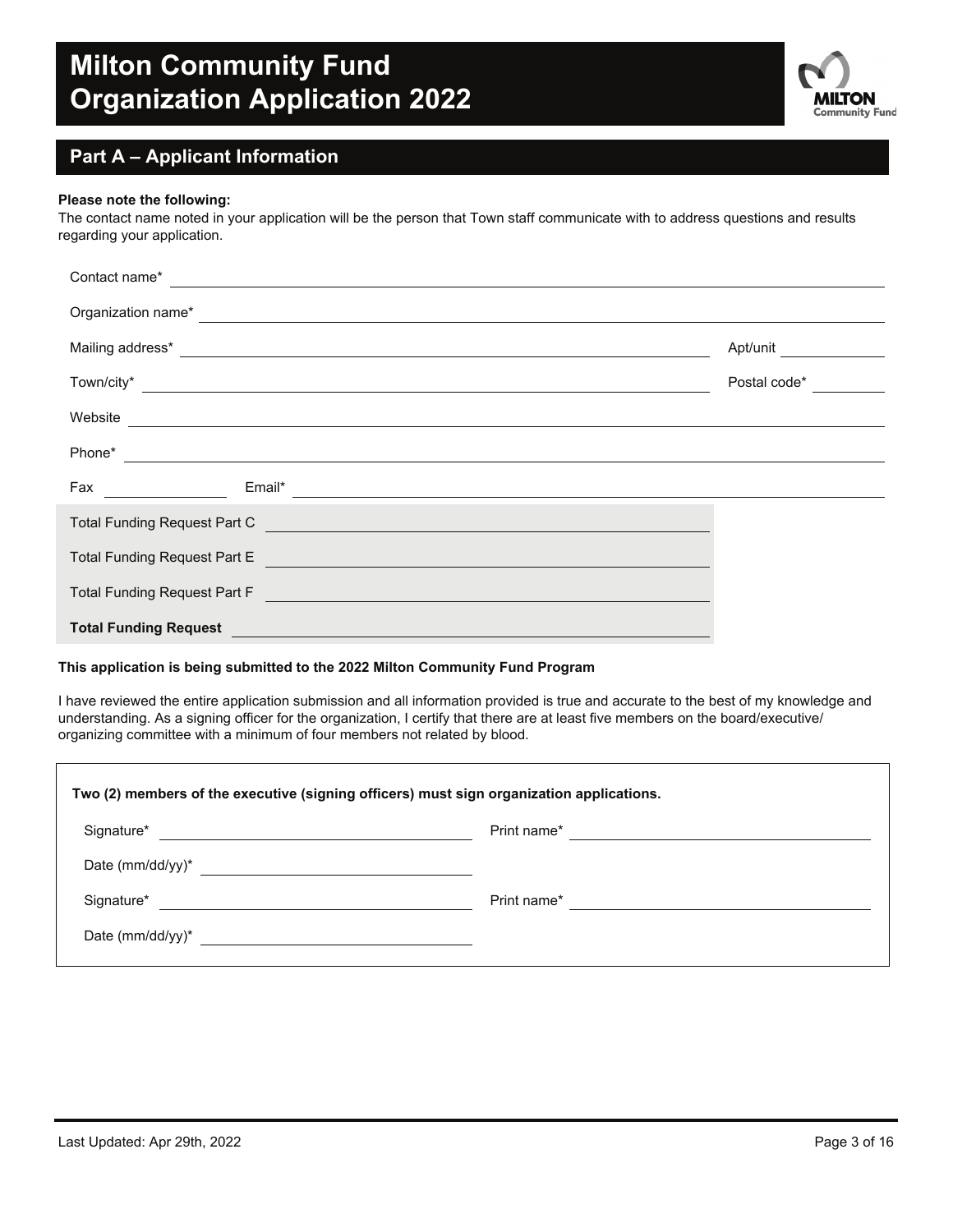

### **Part B - Funding Proposal (Complete this section if applicable)**

**If you are applying for funding other than for training or events, please complete this section. If you are also applying for training funding, complete Part E or event funding complete Part F.**

 $\Box$  We are not applying for funding other than for training or events. Parts B and C are not applicable to our application.

B1 (a). Describe the initiative / program / project you are planning and what it will address / achieve for your organization.\*

B1 (b). Describe how funding would be used if your request is approved.\*

B1 (c). Please provide evidence that highlights the need for this initiative / program / project and why it should be considered a priority (e.g. program trends, statistics, community consultation, literature).\*

B1 (d). Are you planning to pay for any of the requested items in your proposal prior to the grant approval date?\*  $\bigcirc$  Yes  $\bigcirc$  No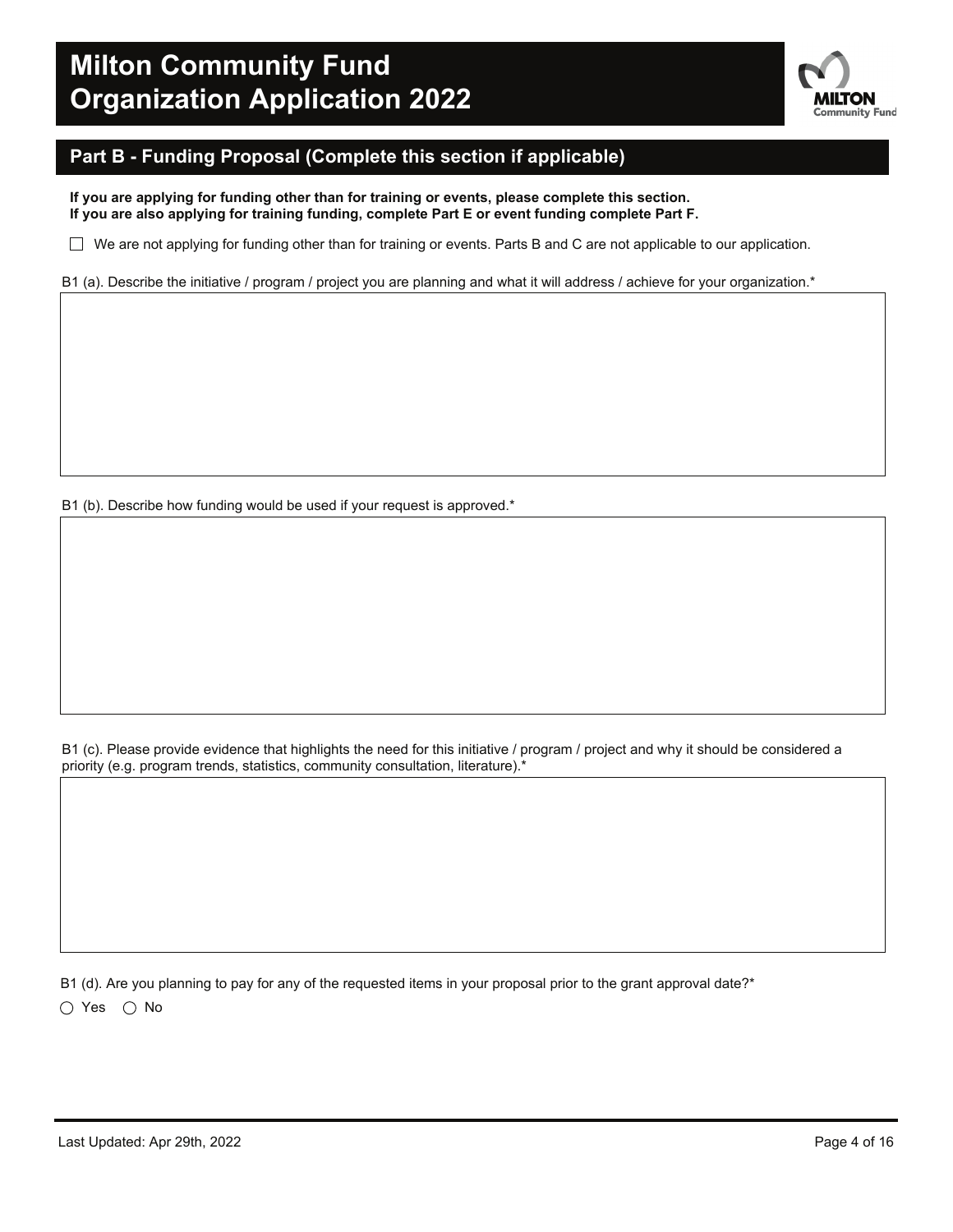**NLTON Community Fund** 

B1 (e). Does the purpose of the initiative / program / project include a religious component?\*

 $\bigcirc$  Yes  $\bigcirc$  No

B1 (f). Will the program be led by a person whose mandate includes the promotion of religious doctrine?\*

 $\bigcirc$  Yes  $\bigcirc$  No

B2 (a). Describe the impact to your organization if your request for funding is approved (What changes, improvements and/or benefits will members / participants / volunteers experience?)\*

B2 (b). Specifically who and how many people will benefit from the initiative / program / project. Please complete as applicable to your proposal\*

| # of program participants                       |  |
|-------------------------------------------------|--|
| # of new program participants                   |  |
| # attendees at organization led activities      |  |
| # of members using / benefitting from equipment |  |
| # of members involved                           |  |
| # volunteers involved                           |  |
| # staff / instructors involved                  |  |
| Anticipated hours of facility utilization       |  |
| Other (please specify)                          |  |

B3. How will receiving this funding impact the Milton community in both the short term and the long term?\*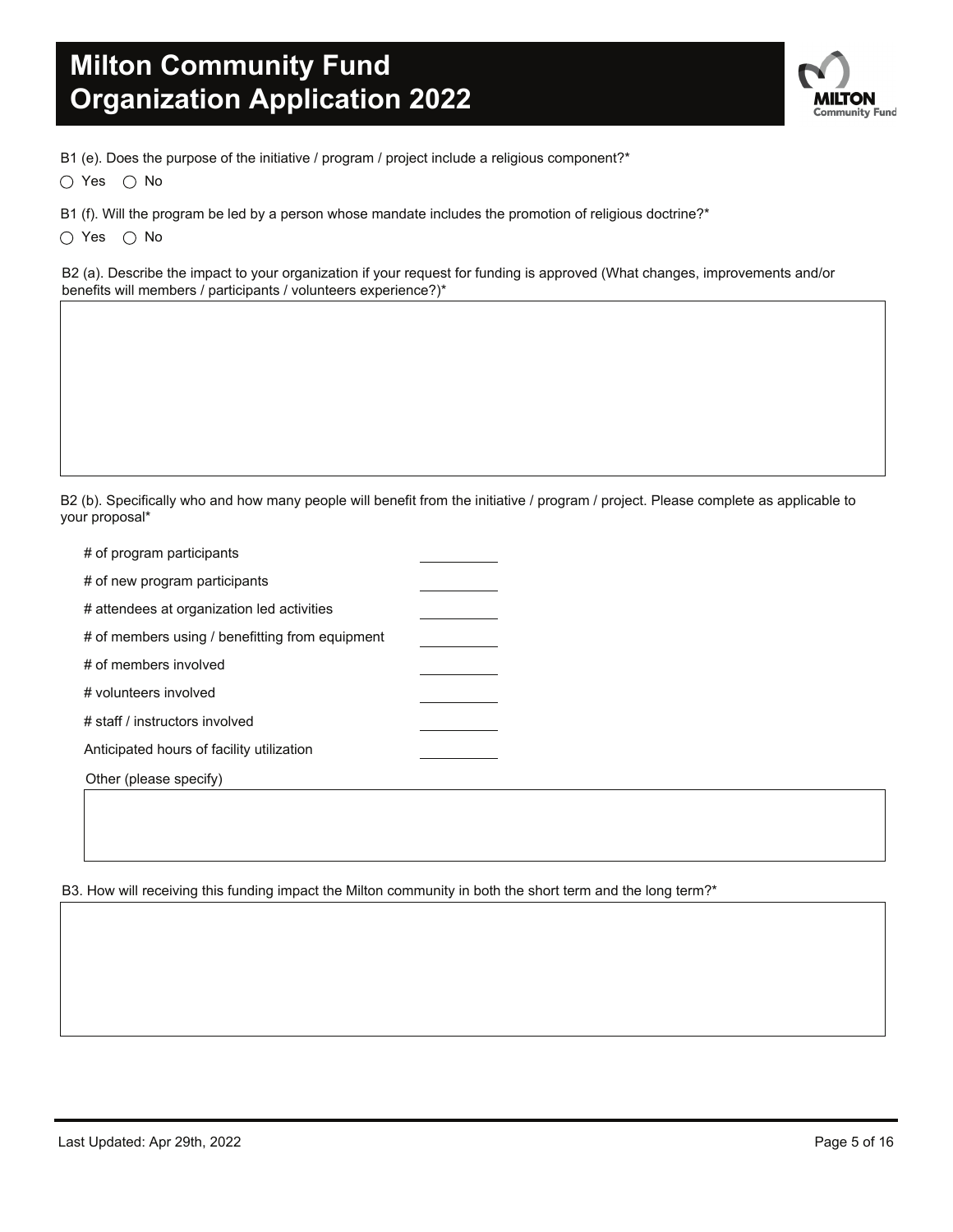

| B4.How will you evaluate and measure the success of your initiative / program / project?* (Check all that apply) |                                             |
|------------------------------------------------------------------------------------------------------------------|---------------------------------------------|
| Participant survey                                                                                               | Analyze budget for expenditure decrease     |
| Reviews from local media<br>$\blacksquare$                                                                       | Analyze budget for revenue increase         |
| Feedback from social media site                                                                                  | Achieve increased functionality             |
| Track increase/decrease in membership                                                                            | Improved energy efficiency                  |
| Track increase/decrease in participation                                                                         | Review increase/decrease of safety concerns |
| Track increase/decrease in volunteerism                                                                          | Other                                       |

B5. What financial plans does your organization have to sustain the activities outlined in your proposal in the future?\*

B6. How will you be affected if the grant is not approved or if a reduced amount is granted?\*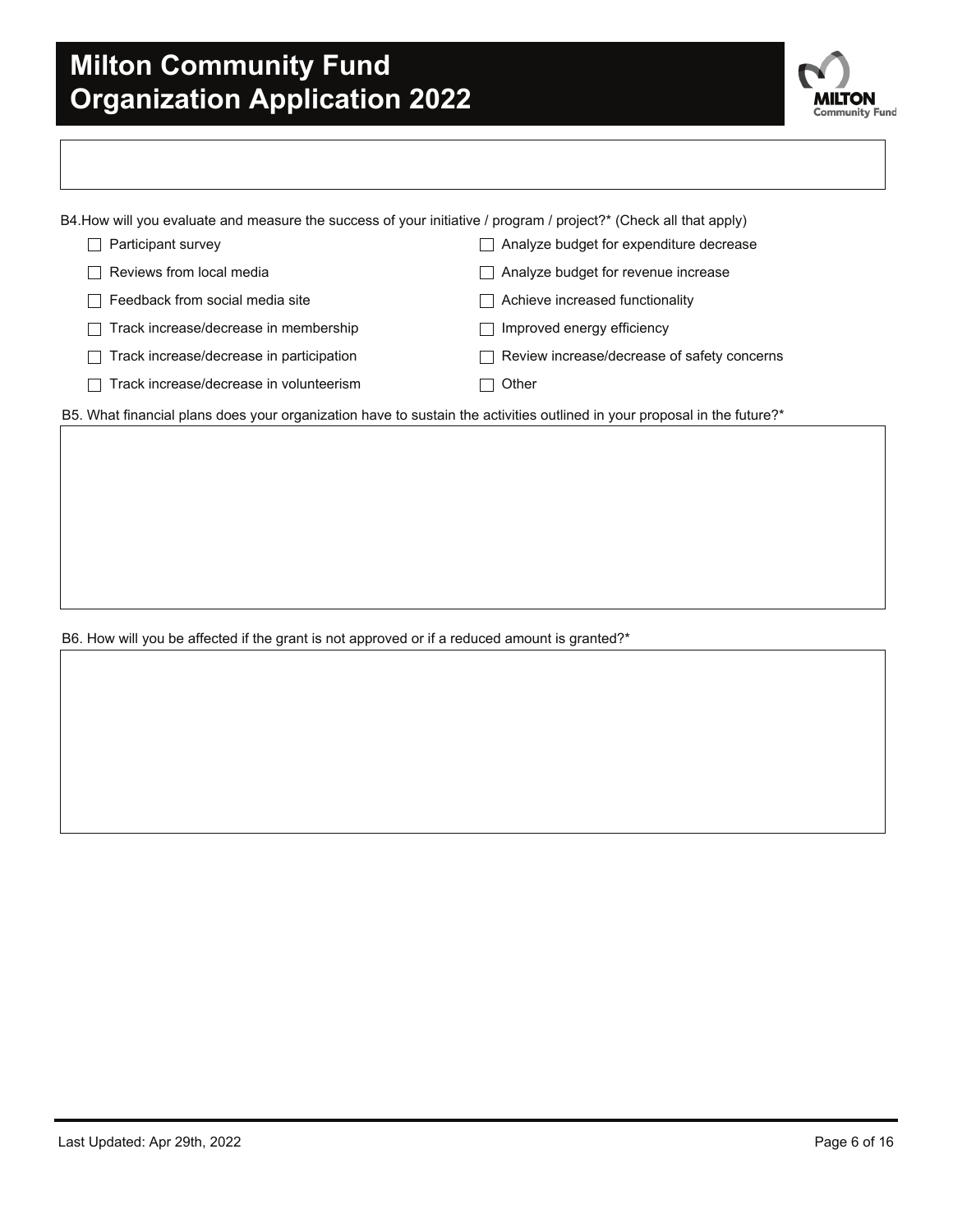

### **Part C - Funding Proposal Budget**

#### **Please note the following:**

- Should full financial support not be recommended for your proposal, it will be helpful to know which items you view as the most critical part of your request. List your requests for funding in the chart below in order of priority.
- If your request is for equipment or facility upgrades exceeding \$4,999 including taxes, a written quote (estimate) from 3 suppliers or contractors is required. Attach the quotes (estimates) to your application.
- If your request for any one item exceeds \$499 including taxes, a written quote (estimate) is required. Attach the quote (estimate) to your application.
- Provide dollar values with taxes included.
- If your request is for a facility upgrade to a site you do not own, include a letter permitting this work to be done (subject to grant approval) from the facility owner.

Please refer to the sample on the Town website: www.milton.ca/miltoncommunityfund

#### **Please indicate the request priorities of Parts C, E, and F\***

| Part C: $\bigcirc$ First Priority | $\bigcirc$ Second Priority                                   | $\bigcap$ Third Priority  |
|-----------------------------------|--------------------------------------------------------------|---------------------------|
|                                   | Part E: $\bigcirc$ First Priority $\bigcirc$ Second Priority | $\bigcirc$ Third Priority |
| Part F: $\bigcirc$ First Priority | ◯ Second Priority                                            | $\bigcirc$ Third Priority |

C1. Please itemize and list in order of priority your request(s) for funds (do not include training or event requests)

| A – Milton Community Fund Request<br>Add/Remove<br>(In order of priority)*<br><b>Priority</b><br>Move Up/Down |  |  |                        | Dollar Value*<br>(Including tax as applicable) (indicate if applicable) | Partial funding an option |
|---------------------------------------------------------------------------------------------------------------|--|--|------------------------|-------------------------------------------------------------------------|---------------------------|
|                                                                                                               |  |  |                        |                                                                         |                           |
|                                                                                                               |  |  | Specific Request Total |                                                                         |                           |

#### C2. Please indicate items your organization will also be purchasing and/or in-kind contributions related to this proposal.

| Add/<br>Remove | B - Organization's Contributions and Anticipated Revenue Sources | <b>Dollar Value</b><br>(Including tax as applicable) |  |  |  |  |  |
|----------------|------------------------------------------------------------------|------------------------------------------------------|--|--|--|--|--|
|                | <b>Planned Purchases</b>                                         |                                                      |  |  |  |  |  |
| $\div$         |                                                                  |                                                      |  |  |  |  |  |
|                | <b>Planned Purchases Total</b>                                   |                                                      |  |  |  |  |  |
|                | <b>Requested Donations (in-kind)</b>                             |                                                      |  |  |  |  |  |
| $\ddot{}$      |                                                                  |                                                      |  |  |  |  |  |
|                | Requested Donations (in-kind) Total                              |                                                      |  |  |  |  |  |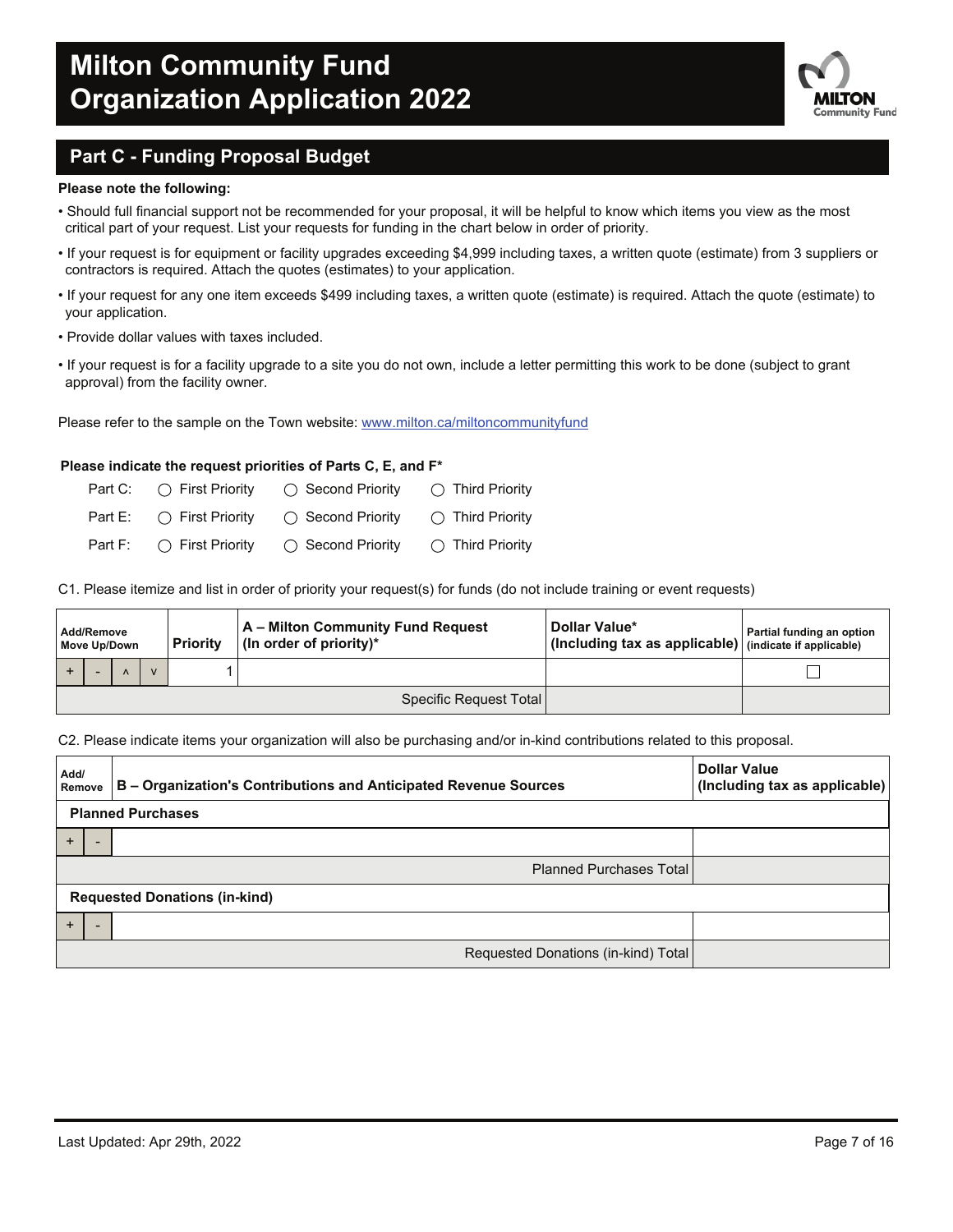

| Add/<br>Remove | B – Organization's Contributions and Anticipated Revenue Sources | <b>Dollar Value</b><br>(Including tax as applicable) |
|----------------|------------------------------------------------------------------|------------------------------------------------------|
|                | <b>Other Funds Received Towards Project</b>                      |                                                      |
|                |                                                                  |                                                      |
|                | Other Funds Received Towards Project Total                       |                                                      |
|                | Organization's Contributions Total                               |                                                      |

### **Part D – Organization Information**

D1 (a). Outline the mission, purpose and objectives of your organization. (This question is asked to help volunteers who review your application as they do not receive copies of your constitution and operating by-laws.).\*

D1 (b). Does your organization have a political affiliation?\*

 $\bigcirc$  Yes  $\bigcirc$  No

D1 (c). Is your organization a foundation that raises funds for a not-for-profit-, for-profit organization or another level of government and their associated groups or agencies?\*

 $\bigcirc$  Yes  $\bigcirc$  No

D2. When was your organization formed?\*

D3 (a). How many members does your organization have?\*

D3 (b). Of the number noted in D3 (a), how many are Milton residents?\*

D3 (c). Membership is open to:\*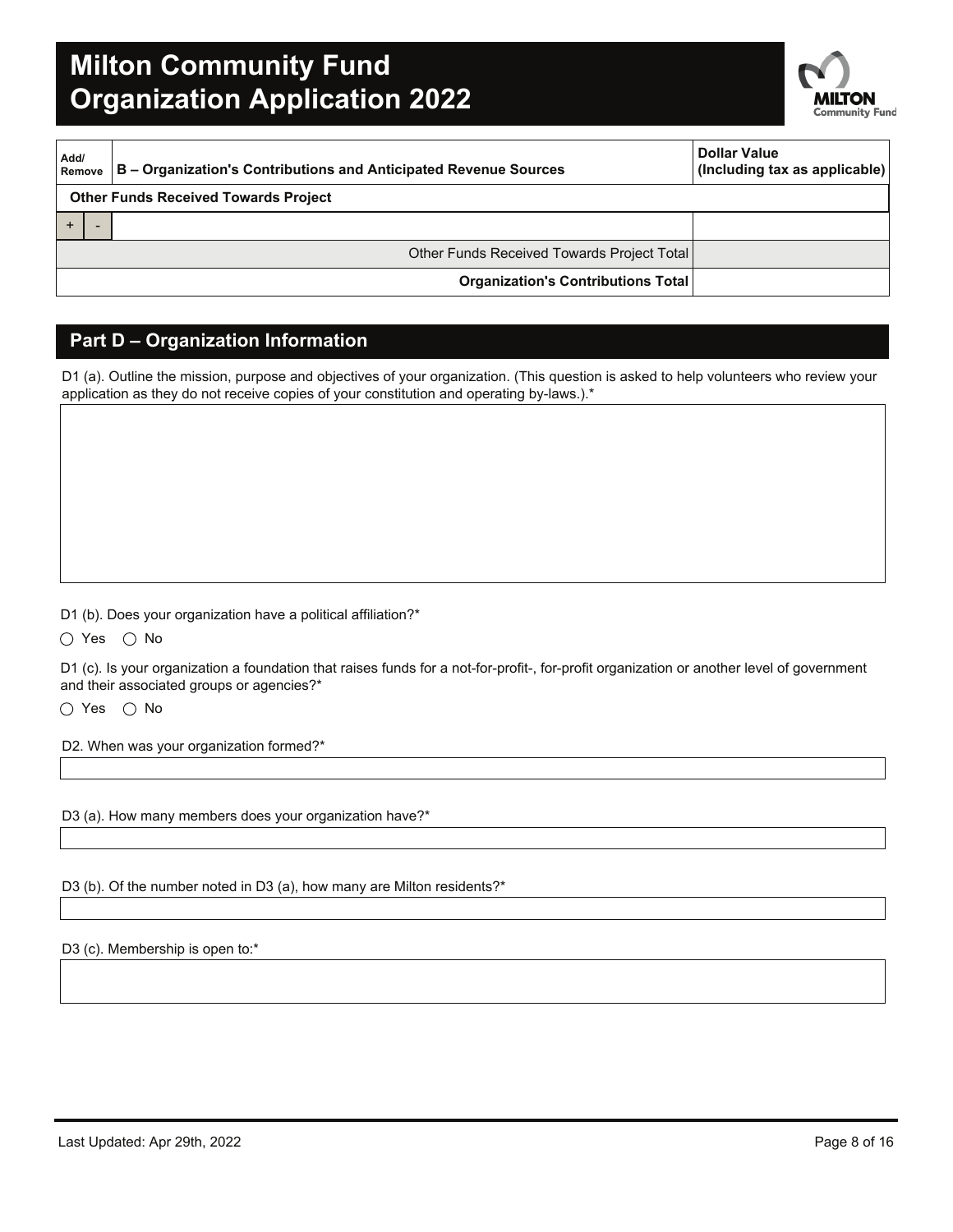

D3 (d). Percentage (%) of members by city/town (you must enter a number in each field, 0 is allowed, total must be 100%):

% live in Milton\*

% live in Halton Hills\*

% live in South Halton (Burlington or Oakville)\*

% live in other locations\*

**Total**

D3 (e). If your organization does not meet the 75% residency requirement, please outline the exception your organization meets. (See the Milton Community Fund guidelines for options.)

D4. Which demographic(s) are programs offered by your organization primarily serving? (check all that apply)\*

- $\Box$  Children (below the age of 13)
- $\Box$  Youth (between the ages of 13 24)
- $\Box$  Adults (between the ages of 25 54)
- $\Box$  Senior Adults (55 years of age and older)

D5 (a). How many volunteers support your organization?\*

D5 (b). Approximately how many volunteer hours per year does this represent?\*

D5 (c). Does this number of volunteers fulfill your organization's needs?\*

 $\bigcirc$  Yes  $\bigcirc$  No

D6. How does the Milton community benefit from your organization's presence in our community?\*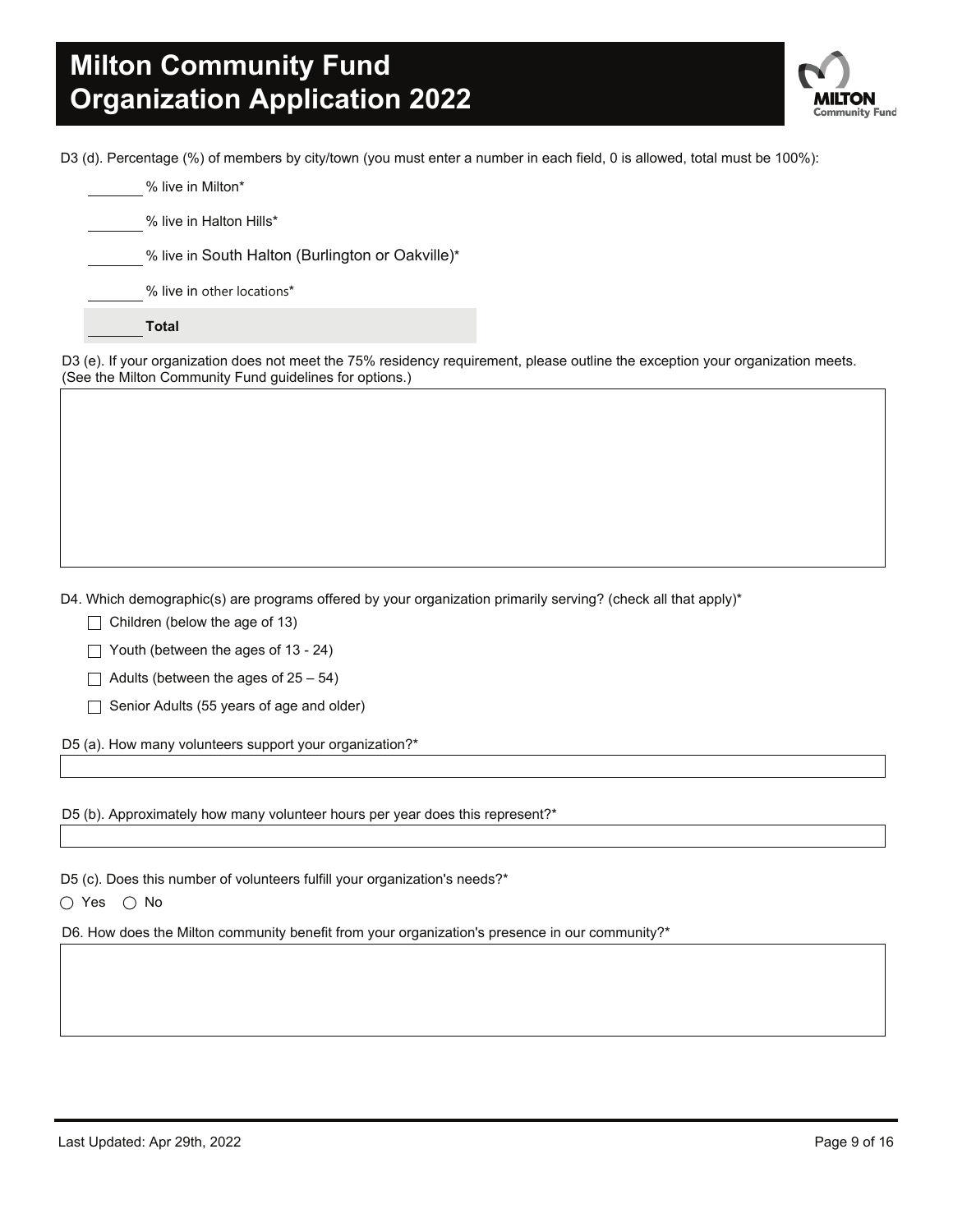| <b>Milton Community Fund</b>         |  |  |
|--------------------------------------|--|--|
| <b>Organization Application 2022</b> |  |  |



D7 (a). Does your organization host events for general public enjoyment in the Milton community?\*

 $\bigcirc$  Yes  $\bigcirc$  No

D7 (b). Does your organization provide support to or partner with any other Milton organizations? (Examples: provide services, entertainment, financial support, etc.)\*

 $\bigcirc$  Yes  $\bigcirc$  No

|  | D8. What unique program/service does your organization provide that is not currently offered elsewhere in our community?* |  |  |  |  |  |
|--|---------------------------------------------------------------------------------------------------------------------------|--|--|--|--|--|
|  |                                                                                                                           |  |  |  |  |  |

| D9 (a). How does your organization promote itself to the community?*                                               |                                                          |  |  |  |  |
|--------------------------------------------------------------------------------------------------------------------|----------------------------------------------------------|--|--|--|--|
| Newspaper advertising                                                                                              | Social media                                             |  |  |  |  |
| Website                                                                                                            | Word of mouth                                            |  |  |  |  |
| Halton Information Providers Database (www.hipinfo.info)                                                           | Direct mailing to Milton residents                       |  |  |  |  |
| Posters on community information boards                                                                            | Other                                                    |  |  |  |  |
| D9 (b). What was the date and location of your last Annual General Membership Meeting (AGM)?<br>Date*<br>Location* |                                                          |  |  |  |  |
| D9 (c). How was your AGM promoted?*                                                                                |                                                          |  |  |  |  |
| Membership newsletter                                                                                              | Newspaper advertising                                    |  |  |  |  |
| Membership e-news                                                                                                  | Posters on community information boards in Milton arenas |  |  |  |  |
| Email                                                                                                              | Website                                                  |  |  |  |  |
| Facebook                                                                                                           | Word of mouth                                            |  |  |  |  |
| Twitter                                                                                                            | Other                                                    |  |  |  |  |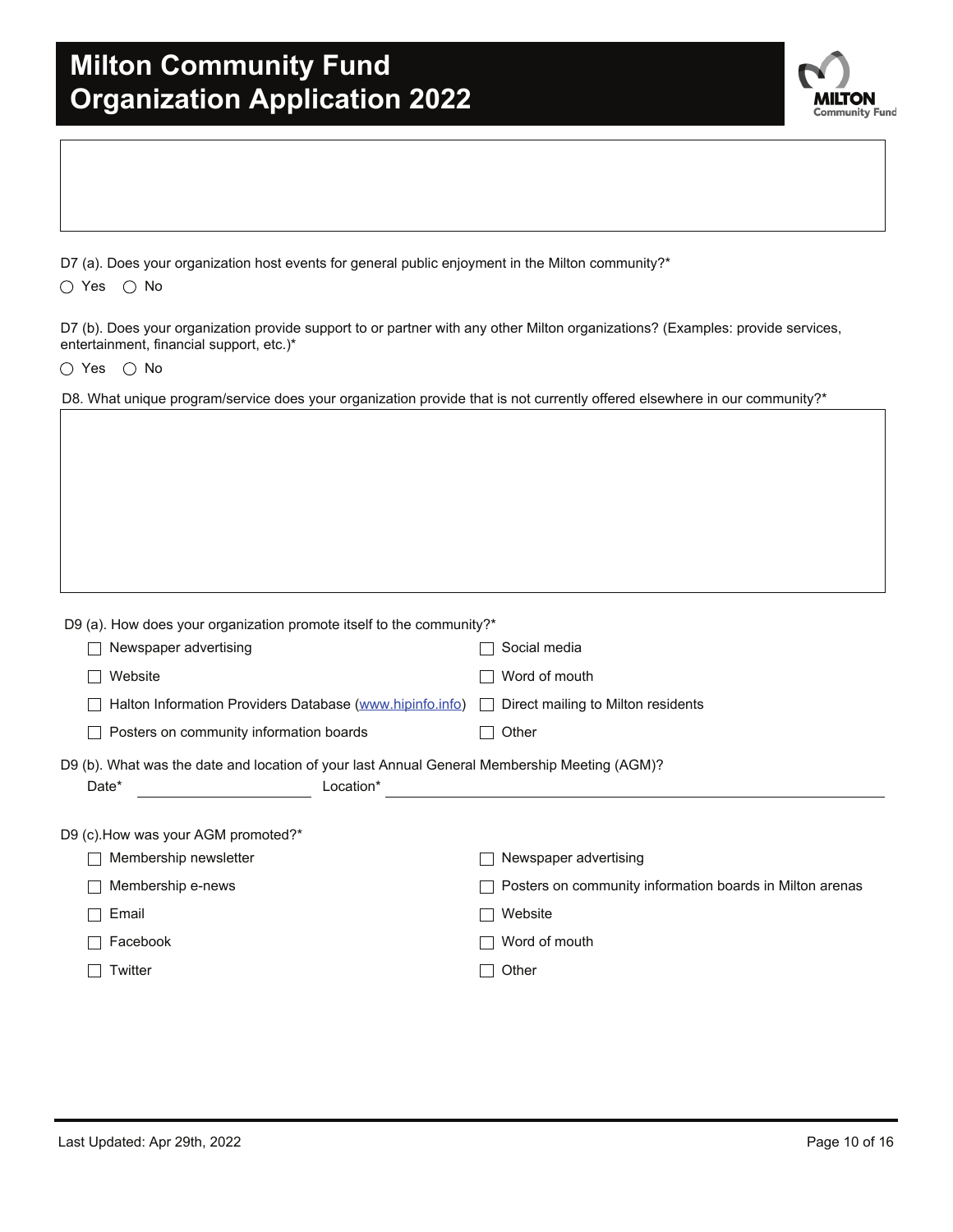

D10. Does your organization collect membership fees, fees for service and/or participation fees?\*

 $\bigcirc$  Yes  $\bigcirc$  No

D12. What are your fundraising activities and/or sponsorship plans for the upcoming year?

| Add/ |  | <b>Remove   Activity, Event or Sponsor</b> | <b>Dollar Value</b><br>(Including tax as applicable) |
|------|--|--------------------------------------------|------------------------------------------------------|
|      |  |                                            |                                                      |

### **Part E – Funding Proposal for Training**

**If you are** *not* **applying for training funding, Part E is not applicable. Please check the following checkbox if this is the case.**

We are *not* applying for training funding. Part E is not applicable to our application.

#### **Please indicate the request priorities of Parts C, E, and F\***

| Part C: $\bigcirc$ First Priority | $\bigcirc$ Second Priority | $\bigcirc$ Third Priority |
|-----------------------------------|----------------------------|---------------------------|
| Part E: $\bigcap$ First Priority  | ◯ Second Prioritv          | $\bigcirc$ Third Priority |
| Part F: $\bigcirc$ First Priority | $\bigcirc$ Second Priority | $\bigcirc$ Third Priority |

#### **Please note the following:**

- If your application is for *more than one* training activity, enter the details of each training activity separately.
- Attach a conference/training brochure noting the activities you plan to attend and the associated costs.
- A minimum of 75% of your membership/registrants must be comprised of Milton residents/ratepayers in order to qualify for trainings and certifications.
- Training clinics or certification programs for coaches and trainers must be considered a minimum certification requirement by the governing body (maximum \$200 per person).
- Training clinics or certification programs for officials (umpires, referees, etc.) must be considered an entry level certification requirement (maximum \$200 per person).
- Maximum allowance for conference attendance is \$1,000/person.

| Add/Remove<br>Move Up/Down |  |  | <b>Priority</b> |  | Name of the course or certification you are seeking funding for* |
|----------------------------|--|--|-----------------|--|------------------------------------------------------------------|
|                            |  |  |                 |  |                                                                  |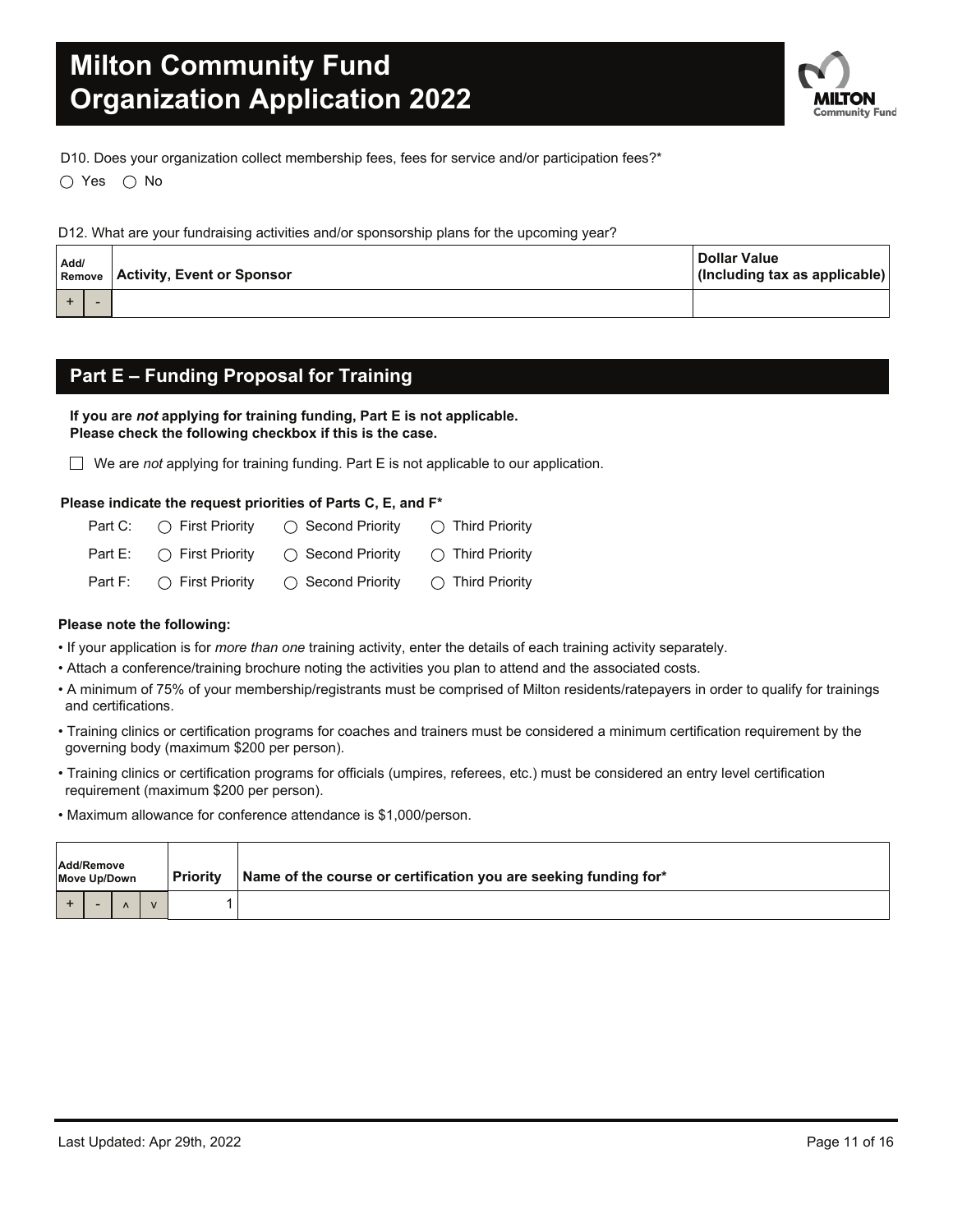

#### **Details for: (no title)**

E1. What is the name of the course or certification you are seeking funding for?\*

|  |  | E2. Is this sports related training?* |
|--|--|---------------------------------------|
|  |  |                                       |

 $\bigcirc$  Yes  $\bigcirc$  No

E3. What will participants learn by participating in this program?\*

|  |  | E3 (a). Is this the minimum requirement for this Coaches or Trainers position in your sport?* |  |  |  |  |
|--|--|-----------------------------------------------------------------------------------------------|--|--|--|--|
|  |  |                                                                                               |  |  |  |  |

 $\bigcirc$  Yes  $\bigcirc$  No  $\bigcirc$  Not applicable

E3 (b). Is this the entry level certification for an Official in the related sport?\*

|  | $\bigcirc$ Yes $\bigcirc$ No | $\bigcirc$ Not applicable |
|--|------------------------------|---------------------------|
|  |                              |                           |

E4 (a). Describe how this training will benefit your organization. (Check all that apply.)\*

| Mandatory for all coaches                                                                           |                  | Increases retention of volunteers                                   |
|-----------------------------------------------------------------------------------------------------|------------------|---------------------------------------------------------------------|
| Mandatory for all officials                                                                         |                  | Improves safety                                                     |
| <b>Trains the Trainer</b>                                                                           |                  | Tailored to meet the needs of the organization                      |
| Linked to existing training (NCCP, Speak Out, High Five, etc.) $\Box$ Increases knowledge/education |                  |                                                                     |
| Mandatory for all staff                                                                             |                  | Expands contacts with other similar organizations  <br>$\mathbf{I}$ |
| Mandatory for all volunteers                                                                        |                  | Other                                                               |
| E4 (b). How long do you anticipate the trainee(s) will contribute service to your organization?*    |                  |                                                                     |
| Less than one year                                                                                  | One to two years |                                                                     |
|                                                                                                     |                  |                                                                     |

- $\bigcirc$  Two to three years  $\bigcirc$  Three to four years
- $\bigcirc$  Four to five years  $\bigcirc$  More than five years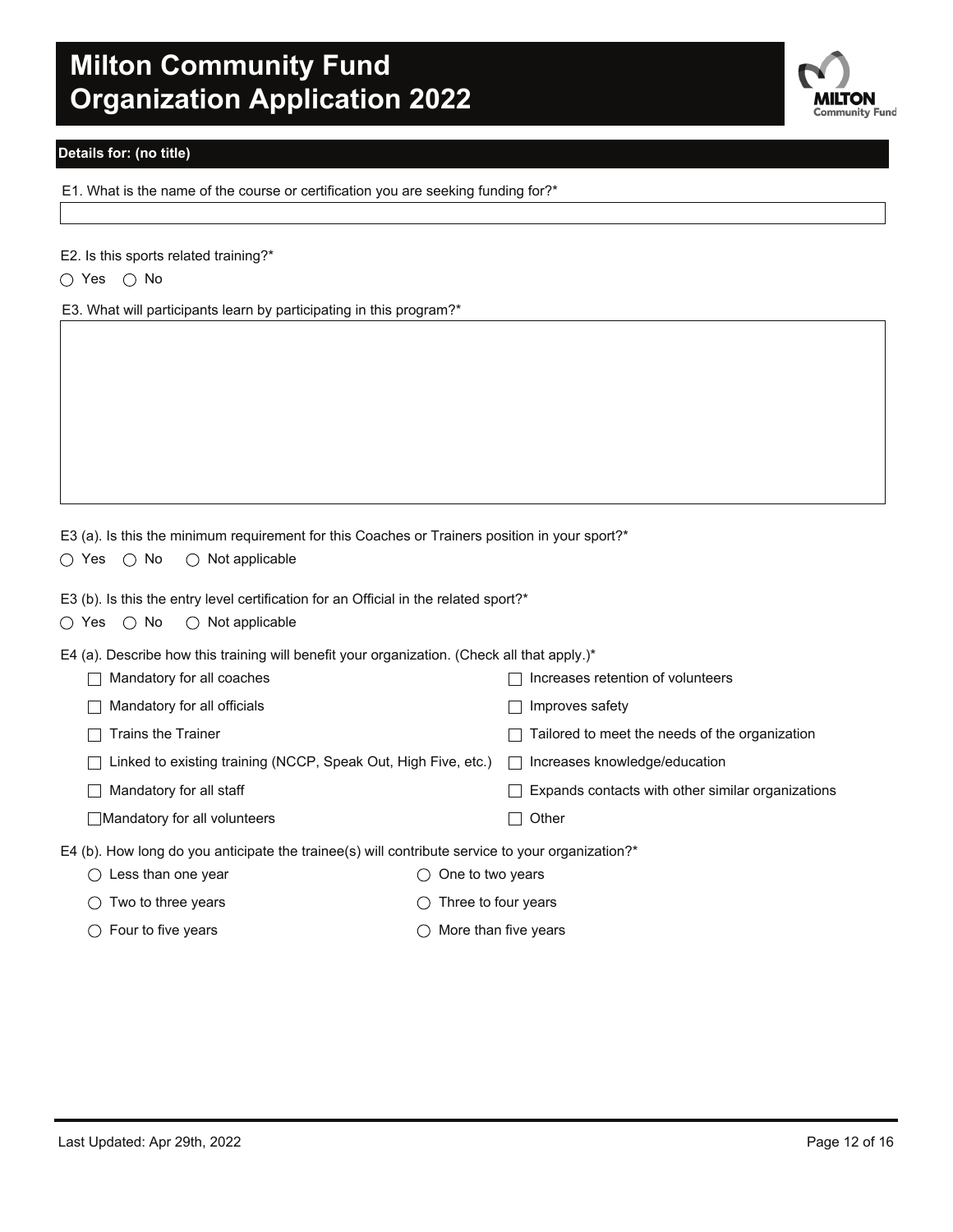

E5 (a). Please indicate who will be taking this training and their appropriate category or categories; provide additional information to clearly define who will be trained.

| Category                                   | Training to be Taken by* | <b>Volunteer</b><br><b>Position</b> | Paid<br><b>Position</b> |
|--------------------------------------------|--------------------------|-------------------------------------|-------------------------|
| <b>Front Line</b><br>(coach, leader, etc.) |                          | 己                                   |                         |
| Secondary<br>(Board members)               |                          | $\mathcal{L}_{\mathcal{A}}$         |                         |
| Officials<br>(referee, umpire, etc.)       |                          | $\sim$                              |                         |
| <b>Trainers</b><br>(sport, vocal, etc.)    |                          | $\vert \ \ \vert$                   |                         |
| Other (specify below)                      |                          |                                     |                         |
|                                            |                          |                                     |                         |

 $+$   $-$ 

E5 (b). If the individuals are being paid, please indicate their age category\*

 $\circlearrowright$  Under 18 years of age  $\circlearrowright$  18 years of age and older  $\circlearrowright$  The individuals are not being paid

E6 (a). Is this a repeat or re-certification training?\*

 $\bigcirc$  Yes  $\bigcirc$  No

E6 (b). Is there more than one level to this training program?\*

 $\bigcirc$  Yes  $\bigcirc$  No

E7. Where will the training be held?\*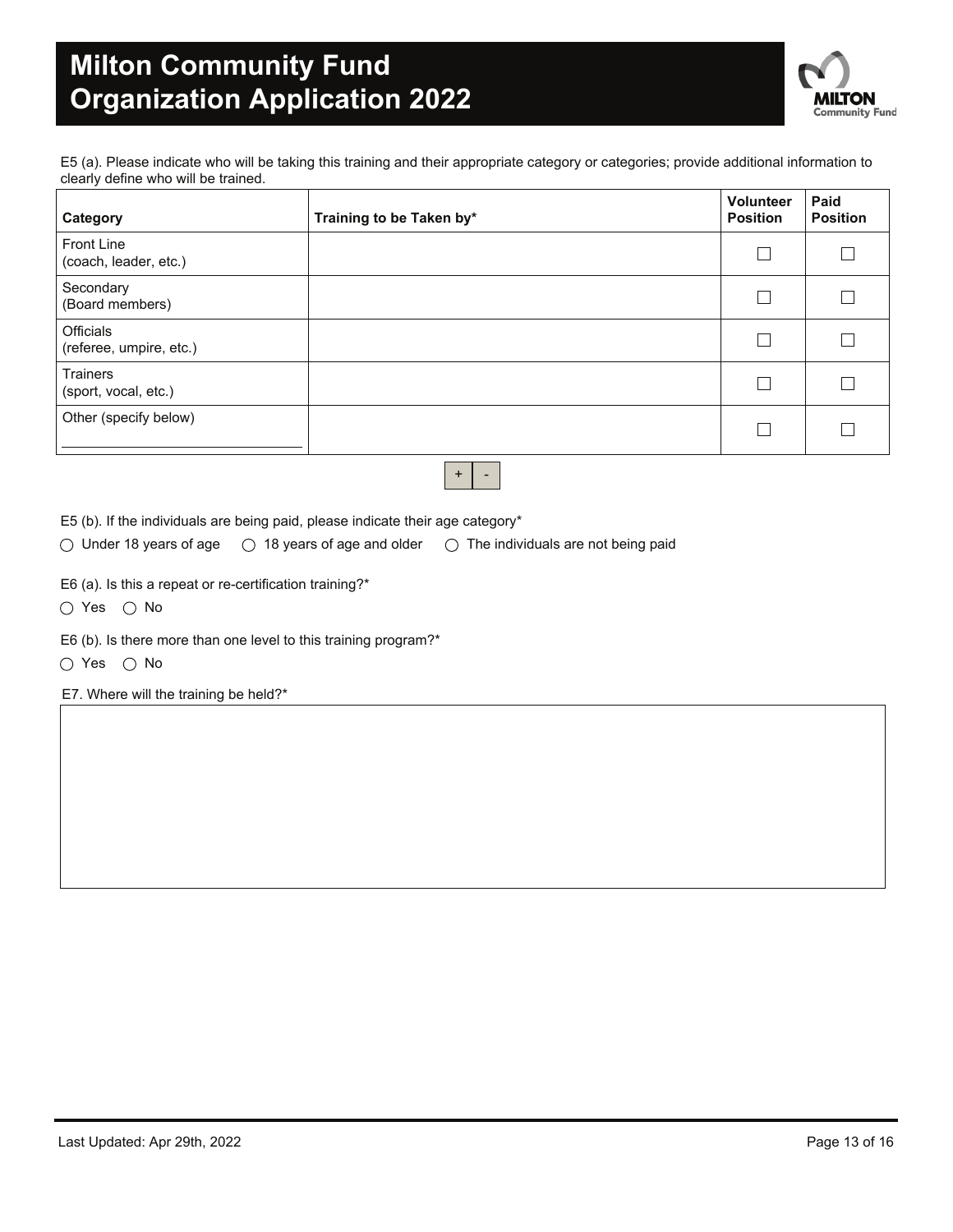

#### E8. Training Budget

Please note: If requesting travel costs, a maximum mileage rate of \$0.17/km applies.

| <b>Description of Expenses</b>                                                        | Anticipated<br><b>Expense</b><br>Amount | Milton<br>Community<br><b>Fund Request</b> | Partial<br>funding an<br>option<br>(indicate if<br>applicable) |
|---------------------------------------------------------------------------------------|-----------------------------------------|--------------------------------------------|----------------------------------------------------------------|
| Attendees (number of people being trained, cost per person, flat rate, etc.) details: |                                         |                                            |                                                                |
| Facility rental expenses details:                                                     |                                         |                                            |                                                                |
| Training materials/resources details:                                                 |                                         |                                            |                                                                |
| Other training expenses details:                                                      |                                         |                                            |                                                                |
| Travel costs associated with training (transportation, mileage/flat rate) details:    |                                         |                                            |                                                                |
| Accommodation (number of rooms, number of nights, flat rate, etc.) details:           |                                         |                                            |                                                                |
| Total:                                                                                |                                         |                                            |                                                                |

#### **Total Training Funding Request (includes all Training Requests)**

### **Part F – Funding Proposal for Events**

**If you are** *not* **applying for events funding, Part F is not applicable. Please check the following checkbox if this is the case.**

We are *not* applying for events funding. Part F is not applicable to our application.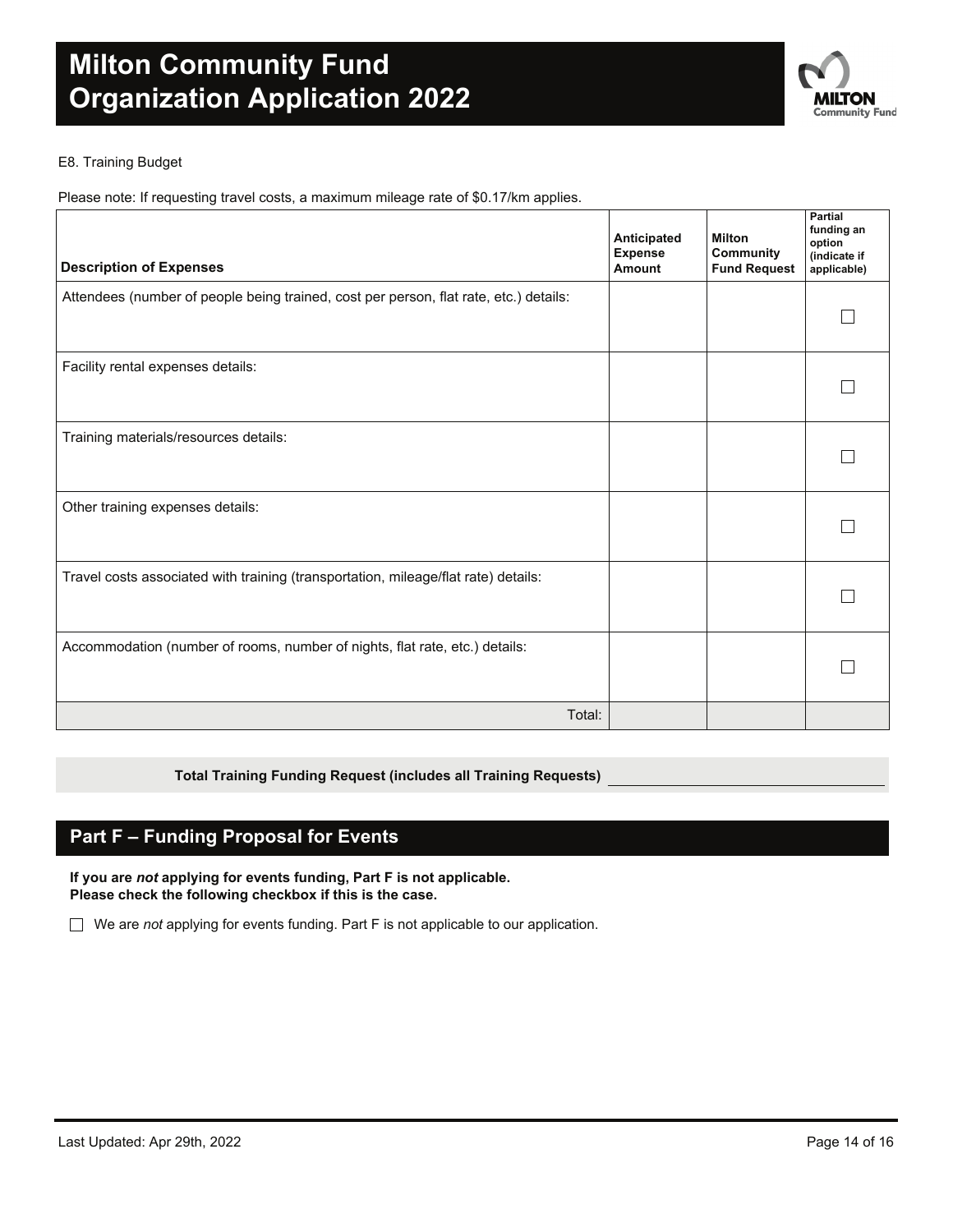

#### **Please indicate the request priorities of Parts C, E, and F\***

| Part C: $\bigcap$ First Priority | $\bigcirc$ Second Priority | $\bigcirc$ Third Priority |
|----------------------------------|----------------------------|---------------------------|
| Part E: $\bigcap$ First Priority | ◯ Second Priority          | $\bigcap$ Third Priority  |
| Part F: $\bigcap$ First Priority | ◯ Second Priority          | $\bigcirc$ Third Priority |

| Add/Remove<br>Move Up/Down |  | Priority | Name of the event you are seeking funding for (or "Event 1", "Event 2", etc.)* |  |
|----------------------------|--|----------|--------------------------------------------------------------------------------|--|
|                            |  |          |                                                                                |  |

#### **Details for: (no title)**

F1. What is the name of the event you are seeking funding for (or "Event 1", "Event 2", etc.)\*

F2. What is the location and address of the event?\*

#### F3. What is the date and time for each day (if applicable) of your event?

| Add/ |  | Remove Date (mm/dd/yy)* | Time* |
|------|--|-------------------------|-------|
|      |  |                         |       |

#### F4. What is the estimated attendance for the event?\*

F5. Is this a first time event?\*

 $\bigcirc$  Yes  $\bigcirc$  No

F6. Is there an entrance fee or any fees for participation?\*

- $\bigcirc$  Yes  $\bigcirc$  No
- F7. Is this a private event or open to the public?\*
- $\bigcap$  Private
- $\bigcirc$  Open to the Public
- F8 (a). Does the event include a religious component?\*
- $\bigcirc$  Yes  $\bigcirc$  No